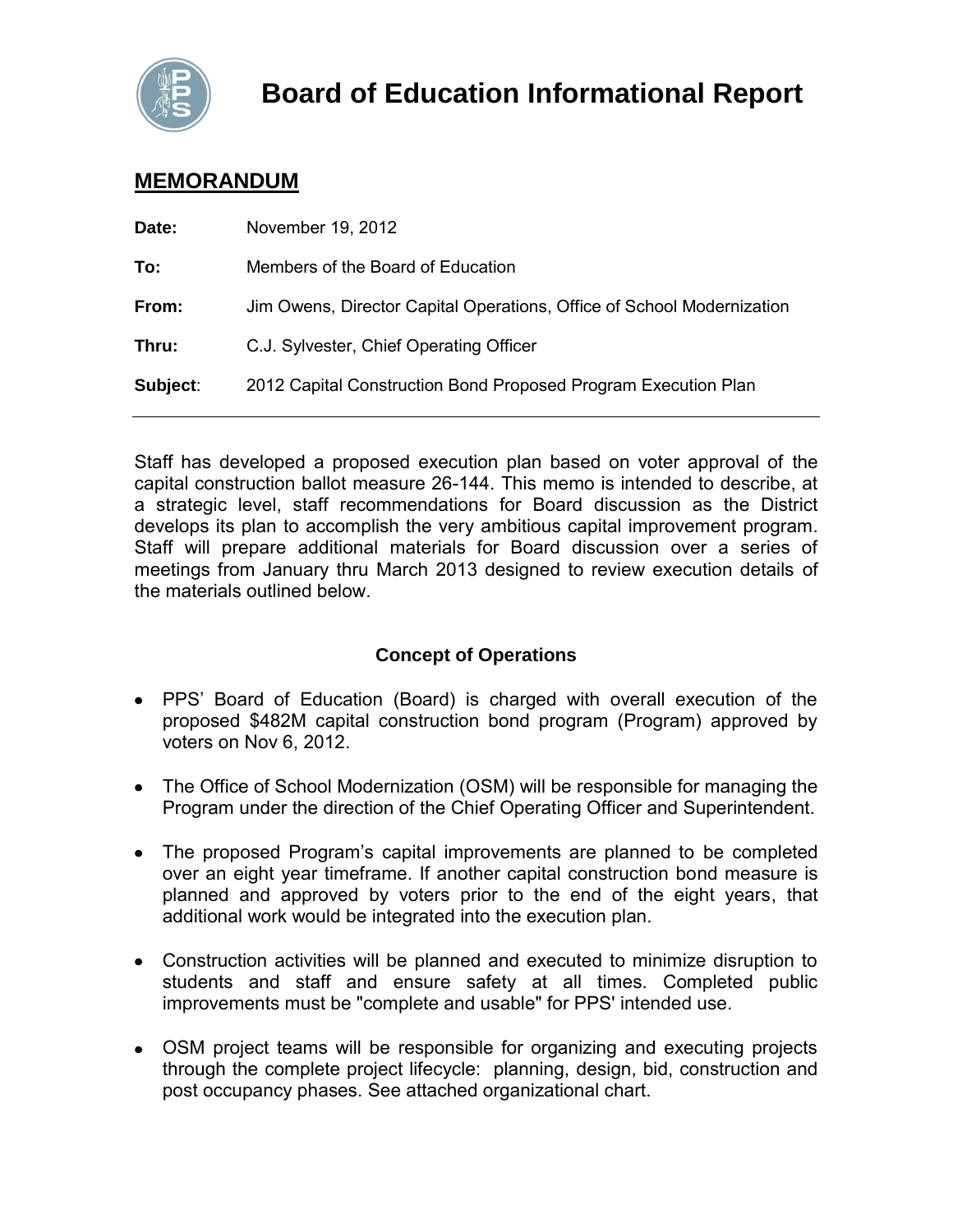- OSM expects to engage a program/construction manager (PM/CM) consultant to assist with program execution primarily during the construction phase.
- Building level staff will have primary contact thru OSM's project manager. A principal liaison will also be engaged to assist.
- OSM will use Board approved public contracting rules for all contracted services.
- Use of bond funds for PPS staff and public contracts must be deemed "capitalizable" as defined by GASB accounting rules and will be audited for compliance on an annual basis.

### **Project Framework & Sequencing**

- OSM staff expects to establish 16 or more public improvement projects over the course of the eight year program: The full modernization of three high schools (Roosevelt, Franklin and Grant) and Faubion K-8 school; the master planning of six high schools (Benson, Jefferson, Lincoln, Madison, Cleveland and Wilson); and at least six "Group" projects. See attached project list including preliminary cash flow projections. The sequencing of the work is also displayed depicting the project start dates and relevant phases.
- The "Group" projects will be planned & designed for construction activities over at least six consecutive summer periods starting summer 2013 aka "Group 1". "The Group 1" project includes roofing, seismic, accessibility and/or science classroom improvements at Alameda, Laurelhurst, Lewis, Bridlemile & Wilson. "Group" projects will accomplish the approved roofing, seismic, accessibility, science lab and other building system improvements at approximately 63 schools. More details regarding the sequencing of the schools in each of the Groups, beyond Group 1, will be provided at a later date.
- Project planning and design will be fully informed by community engagement as well as PPS' educational specifications and construction design guidelines. PPS internal stakeholders include building level staff and students, District administrators, and technical expertise from operational departments including maintenance and custodial. PPS will fully comply with the City of Portland's land use process and building code requirements.
- Project Teams Each project will have a designated OSM Project Manager and capital project specialist who will be accountable and responsible for achieving established project outcomes including safety, scope/quality, budget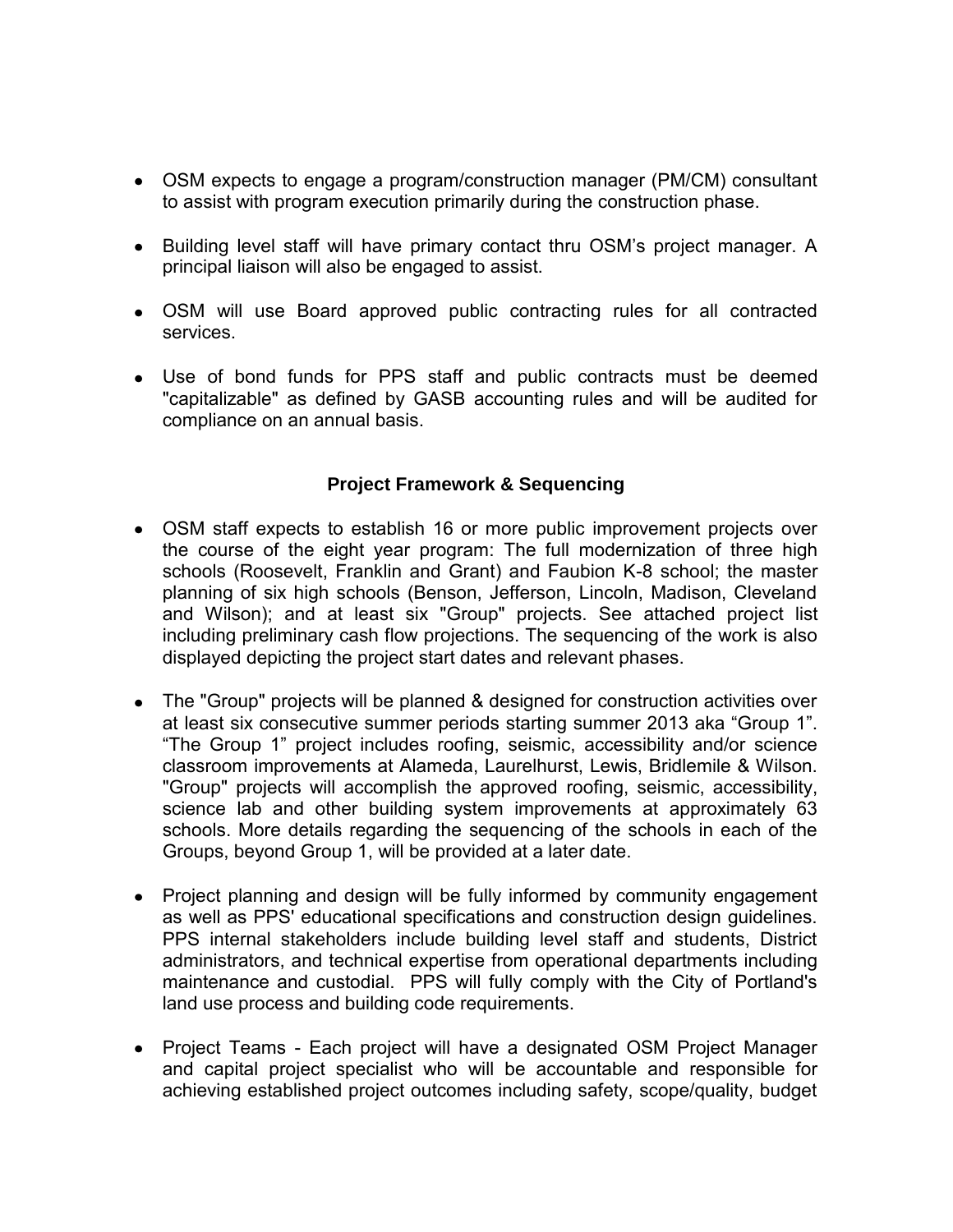and schedule over the entire duration of the project. For projects with construction phases, a construction manager will be provided by the PM/CM consultant. Project teams will use the web-based project management information system "e-Builder" for all assigned projects.

• Project Budgets - Each project will have an established budget that will include soft, hard, contingency and Furniture, Fixtures & Equipment (FF&E) components, as appropriate. In addition, program embedded costs including construction escalation, bond issuance, swing site improvements, and transportation improvements will "allocate" to project budgets as adopted by the Board during each annual budget process. A "program contingency" budget will also be developed that can only be used based on approval by the School Board.

#### **Board and Community Engagement and Oversight**

- PPS will staff the Board chartered seven member bond accountability committee (BAC) to help ensure the objectives of the voter-approved Program are met. The BAC will report directly to the School Board and will meet at least quarterly. BAC meetings will be noticed and open to public participation.
- Project Design Advisory Groups (DAGs) The four projects which fully modernize or replace schools (Roosevelt, Franklin, Grant & Faubion) will each have a Design Advisory Group unique to that community. Members may include teachers, students, parents/guardians, neighbors, community business leaders and other interested parties. Extensive community engagement will be accomplished through a variety of design charrettes, open houses and other forums as a standard practice with each of these projects.
- Bond progress reporting OSM expects to report progress of work to the Board at regular intervals and update the community on bond program and specific project status through a newly constructed web page on PPS' public website. The BAC will also provide updates to the Board on a regular schedule. Other bond related activities such as "project briefings", use of "program contingency", "Board work sessions", "ground breakings", "ribbon cutting" and other significant events may be addressed separately.

#### **Internal Stakeholder Engagement**

OSM project teams will engage a variety of internal District staff during planning, design and construction phases of work. These groups include but are not limited to: Building level staff, Academic Departments, Facilities and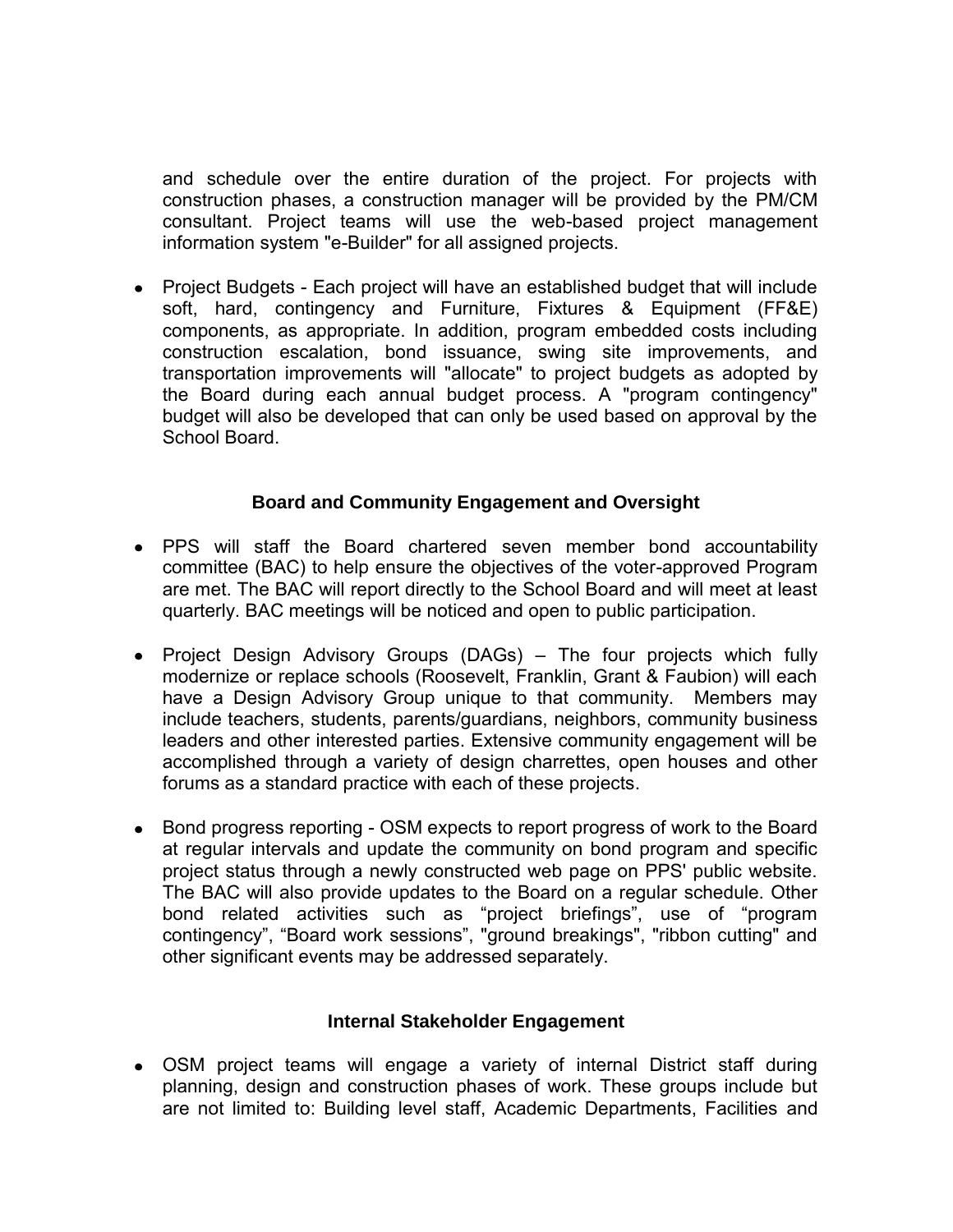Asset Management, Nutrition Services, Transportation, Security, and Information Technology.

• During the planning and design phases of work the internal groups along with the Project Design Advisory Group will meet to review project details at preestablished milestones such as master plan, schematic design, and 100% design development.

### **Budget/Finance**

- Bond issuance Staff is developing plans to issue bonds. The "puzzle" we have to solve has several parameters: the voters authorized PPS \$482 million total face value of debt; we have indicated a maximum tax rate of \$1.10/\$1,000 in year 1; continuing for 8 years, then reducing to \$0.30/\$1,000 thereafter; we can raise funds that we have a reasonable expectation to spend in 3 years based on tax law and arbitrage criteria; and all of this against the backdrop of the cash needs forecast.
- Financial advisor Finance staff are working with the District's financial advisor and considering multiple options for combinations of long and short-term bond issues. The good news is that the market is very favorable right now with interest rates that are low and likely to stay that way for at least two years. In addition, our proposed structure, that combines a number of short and longterm issues, gives us considerable flexibility to respond to changing market conditions and circumstances.
- We have adequate funds available under our \$45 million line of credit which allows us to move forward with the projects identified for immediate action.
- Although budget law does not require it, we will have a budget amendment in January/February to reflect expected 2012/13 spending and debt issuance.

#### **Procurement Strategies**

• PPS' adopted Public Contracting Rules will guide contracting efforts. Division 48 – Consultant selection: Architectural, Engineering, Land Surveying and Related Services rules will be used to obtain services needed to support public improvement construction contracts. Division 49 – Public Improvements rules will be used to acquire contractor services to construct public improvements.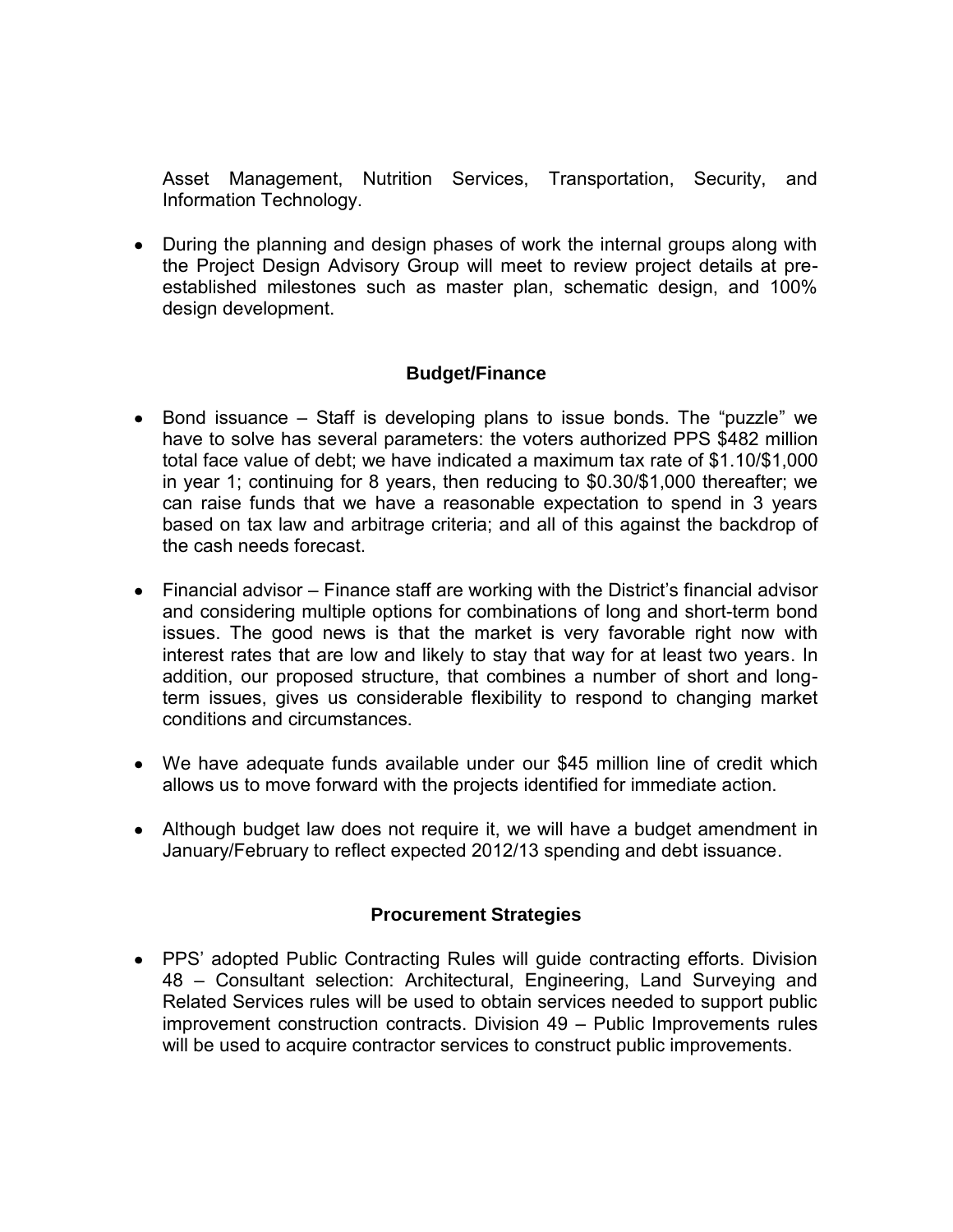- Bond funded contacts will fully comply with the District's Policy 8.50.095, Equity in Public Purchasing and Contracting including aspirational goals for minority, women and emerging small business; apprentice trade participation; and student participation. In addition, District staff will engage in proactive outreach activities to maximize MWESB business participation and ensure full and open competition.
- Staff expects to request use of alternative contracting authority (Construction Manager/General Contractor) for the construction phase work at Roosevelt, Franklin and Grant due to the complexity and phased schedule requirements. Other projects will likely utilize the traditional design, bid and build method such as is being used for the Summer 2013 Group 1 projects. Finally, Division 47 – Goods and Services rules will be used to acquire FF&E items not considered "intrinsic" to the building and therefore not a part of the construction contract itself.

Attachments:

- A. Organization Chart Blended OSM/FAM Team
- B. GO Bond Conceptual Schedule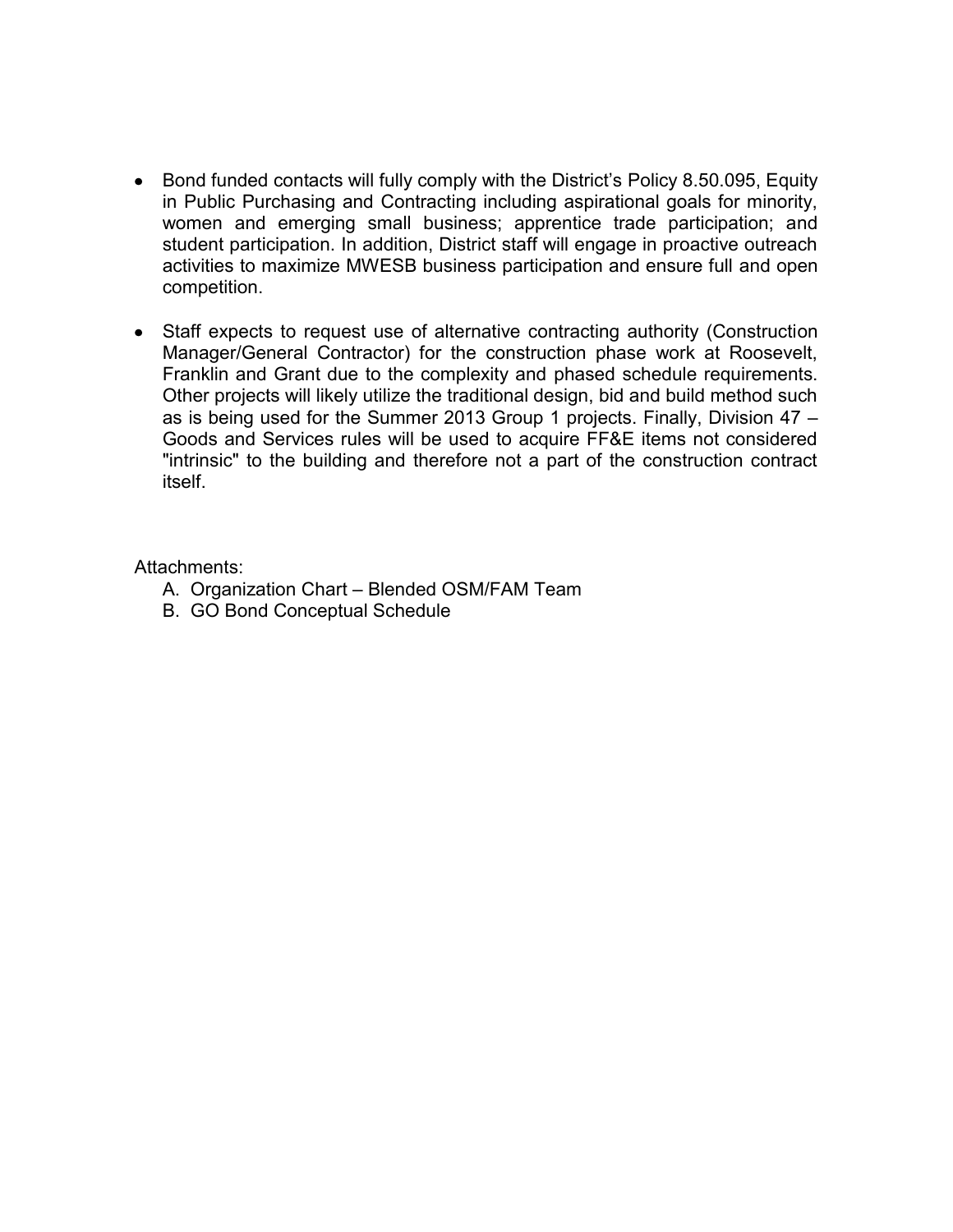# **BLENDED OSM/FAM TEAM**



| $\checkmark$ Bond funded FTE ()   | $\checkmark$ PPS FTE     | $~^{\sim}$ 19.2 |
|-----------------------------------|--------------------------|-----------------|
| $\checkmark$ Bond funded contract | $\checkmark$ Consult FTE | $^{\sim}$ 4.0   |
| √ OSM positions all Bond funded   |                          | 23.2            |